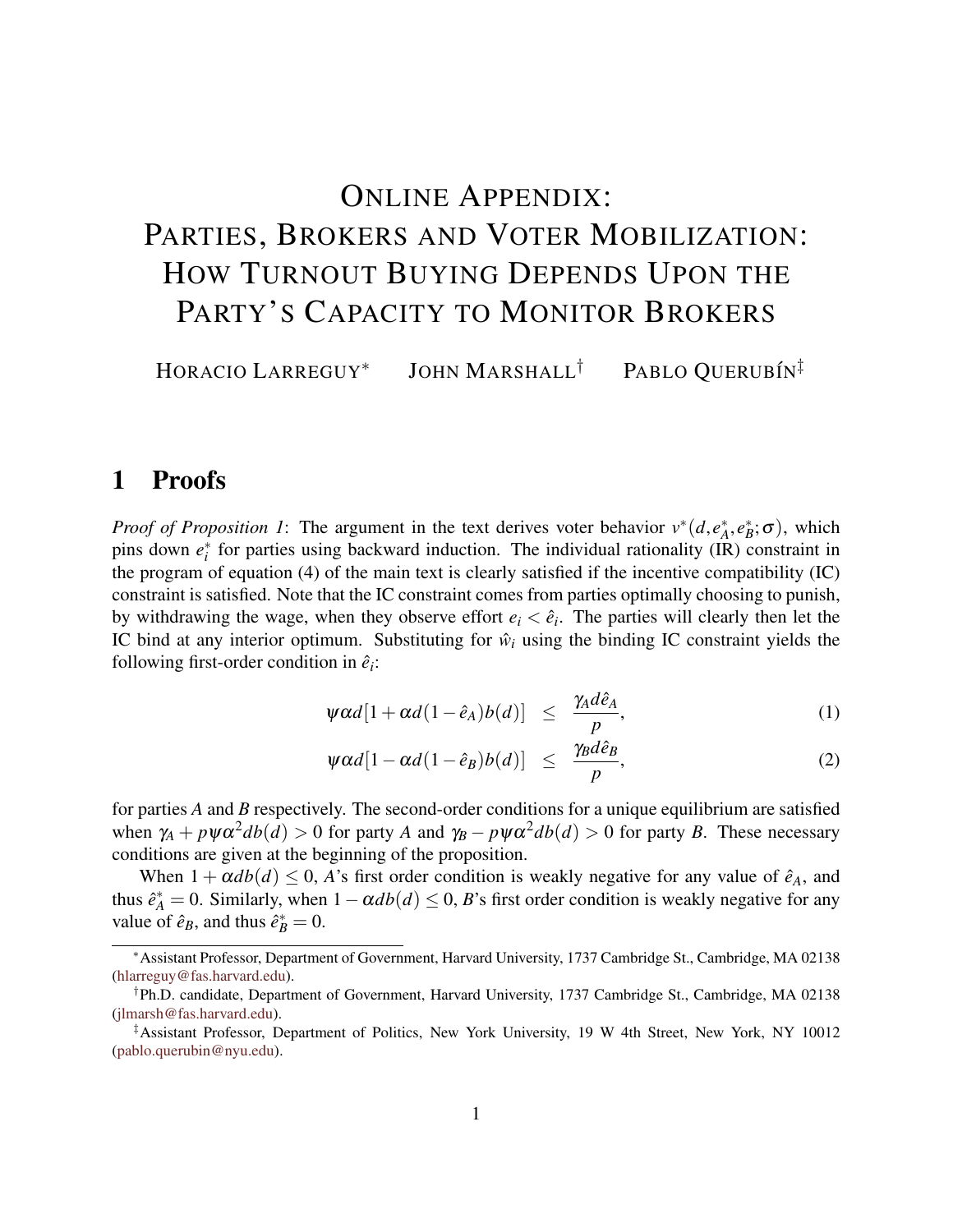However, when  $1 + \alpha d b(d) > 0$  and  $1 - \alpha d b(d) > 0$  respectively hold, parties *A* and *B* respectively engage in turnout buying. Solving solving first order conditions respectively yields:

$$
\hat{e}_A^* = \frac{p\psi\alpha[1+\alpha db(d)]}{\gamma_A + p\psi\alpha^2 db(d)},
$$
\n(3)

$$
\hat{e}_B^* = \frac{p\psi\alpha[1-\alpha db(d)]}{\gamma_B - p\psi\alpha^2 db(d)},
$$
\n(4)

where it follows that  $p\psi\alpha < \gamma_A$  and  $p\psi\alpha < \gamma_B$  must hold for an interior solution where  $\hat{e}^*_A < 1$  and  $\hat{e}_B^* < 1$ , respectively. Otherwise,  $\hat{e}_A^* = \hat{e}_B^* = 1$ .

The binding IC constraint then determines the optimal wage  $\hat{w}_i^*$ . By virtue of satisfying the IC constraint, the broker optimally chooses  $e_i^* = \hat{e}_i^*$ .

*Proof of Proposition 2*: Given the closed form solutions in Proposition 1, the comparative statics are straight-forward to identify for any interior solution (as defined by the conditions in Proposition 1).

The first result follows from differentiating  $e_i^*$  with respect to  $p$  to yield:

$$
\frac{\partial e_A^*}{\partial p} = \frac{\psi \alpha \gamma_A [1 + \alpha db(d)]}{[\gamma_A + p \psi \alpha^2 db(d)]^2} \ge 0,
$$
\n(5)

$$
\frac{\partial e_B^*}{\partial p} = \frac{\psi \alpha \gamma_B [1 - \alpha db(d)]}{[\gamma_B - p \psi \alpha^2 db(d)]^2} \ge 0.
$$
\n(6)

Both differentials are positive at any interior solution because  $e_i^* \in (0,1)$  and thus the numerators of the solutions for each  $e_i^*$  must also be positive; the denominators are positive in any equilibrium.<sup>[1](#page-0-0)</sup>

We now turn to the second result. We first differentiate  $\frac{\partial e^*_{A}}{\partial p}$  by *d* to yield:

<span id="page-1-0"></span>
$$
\frac{\partial^2 e_A^*}{\partial p \partial d} = \frac{\Psi \gamma_A \alpha^2 [b(d) + db'(d)] \left[ \gamma_A - p \psi \alpha [2 + \alpha db(d)] \right]}{[\gamma_A + \psi \alpha^2 p db(d)]^3}.
$$
(7)

From our existence condition (given in Proposition 1), the denominator is positive.  $\psi\gamma_A\alpha^2[b(d) + ]$  $db'(d)$  is always positive, given the assumption that  $b(d) + db'(d) > 0$  (i.e.  $\varepsilon(d) > -1$ ). The cross-partial thus depends on the term in large brackets in the numerator. As  $d \downarrow 0$ , the condition  $\gamma_A > 2p\psi\alpha$  ensures that this term is positive, and thus equation [\(7\)](#page-1-0) is positive for  $d \downarrow 0$ . Since the term in large brackets term is monotonically decreasing in *d*, given that  $b'(d) > 0$ , and is negative as  $d \rightarrow \infty$ , there must then exist a cut-point  $\overline{d}_A > 0$  such that  $\gamma_A - p \psi \alpha [2 + \alpha \overline{d}_A b(\overline{d}_A)] = 0$  and equation [\(7\)](#page-1-0) is negative for  $d > d_A$ .

The result similarly follows for party *B* from

$$
\frac{\partial^2 e_B^*}{\partial p \partial d} = -\frac{\Psi \gamma_B \alpha^2 [b(d) + db'(d)] \left[ \gamma_B - p \psi \alpha [2 - \alpha db(d)] \right]}{[\gamma_B - \psi \alpha^2 p db(d)]^3} < 0.
$$
\n(8)

<sup>1</sup>Note that since  $\Pi^i$  is increasing in  $e_i^*$  (or  $\hat{e}_i^*$ ), these results for  $e_i^*$  (or  $\hat{e}_i^*$ ) equally apply to  $\Pi^i$ .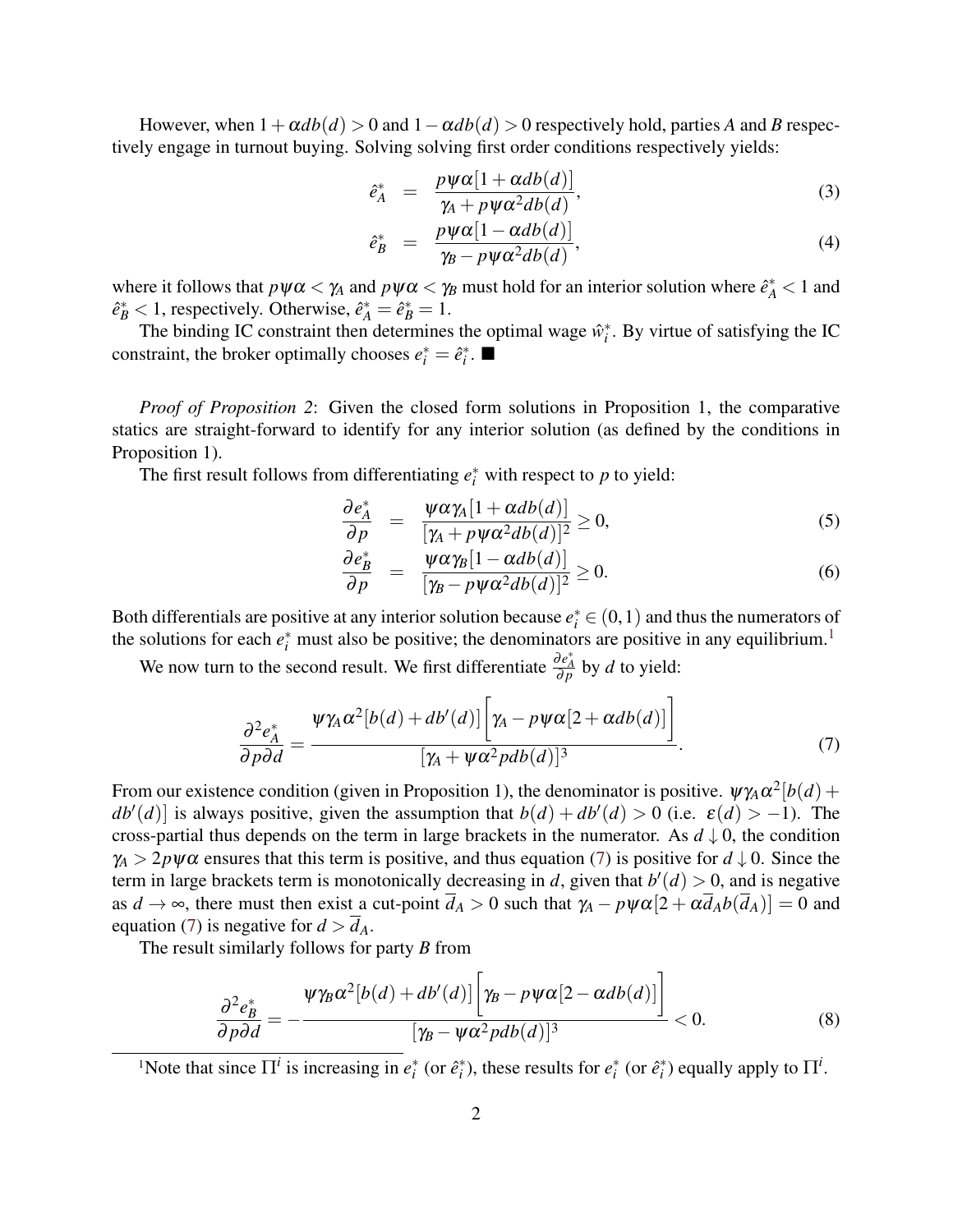As above, our existence conditions ensures that the denominator is positive. Given  $\varepsilon(d) > -1$ , the cross-partial thus again depends on the term in large brackets in the numerator. As  $d \downarrow 0$ , the condition  $\gamma_B > 2p\psi\alpha$  ensures that this term is positive, and thus  $\frac{\partial^2 e_B^*}{\partial p \partial d} < 0$ . Since the term in large brackets is monotonically increasing in *d*,  $\frac{\partial^2 e_B^*}{\partial p \partial d}$  $\frac{\partial^2 e_B^*}{\partial p \partial d}$  $\frac{\partial^2 e_B^*}{\partial p \partial d}$  < 0 always holds.<sup>2</sup> ■

### 2 Effects of congestion on party vote share

As noted in the main text, an important concern is that our results are instead driven by a reduction in congestion costs. To identify the implications of this concern, we re-examine the implications of the model. In particular, we assume that no turnout buying occurs ( $e_i = 0$ ) and voters instead face the cost  $c(d, f) = \alpha d + f$ , where  $f > 0$  is the cost associated with congestion. To identify the implications of congestion, we simply differentiate the party vote share (as a proportion of registered voters)—Π*<sup>A</sup>* and Π*B*—by *f* , before examining the cross-partial effect with distance *d*.

Unsurprisingly, the vote share for each party decreases in *f* :

$$
\frac{\partial \Pi^A}{\partial f} = -\psi[1+b(d)(\alpha d + f)] < 0,\tag{9}
$$

$$
\frac{\partial \Pi^B}{\partial f} = -\psi[1 - b(d)(\alpha d + f)] < 0. \tag{10}
$$

The signs follow from  $b(d) \in [-\psi, \psi]$  and  $c(d, f) \in [0, \frac{1}{\psi}]$  (in the main text). A reduction in congestion thus increases the vote share of both parties, and particularly the party experiencing the bias (e.g.  $b(d) > 0$  for a bias toward *A* and  $b(d) < 0$  for a bias toward *B*).

Differentiating again to examine the heterogeneous effects of congestion by distance yields:

$$
\frac{\partial^2 \Pi^A}{\partial f \partial d} = -\psi[\alpha[b(d) + db'(d)] + b'(d)f] < 0,
$$
\n(11)

$$
\frac{\partial^2 \Pi^B}{\partial f \partial d} = \psi[\alpha[b(d) + db'(d)] + b'(d)f] > 0,
$$
\n(12)

where the signs follow from the condition  $b(d) + db'(d) > 0$ . These cross-partial effects demonstrate that the increased number of votes for the PRI—or rural party *A*—due to reduce congestion costs should be monotonically increasing in distance, while the increased number of votes for the PAN and PRD are expected to be monotonically decreasing in distance.

<sup>&</sup>lt;sup>2</sup>Differentiating  $\Pi^i$  to examine when these results for  $e_i^*$  carry over to the vote shares of parties *i A* and *B*:  $\frac{\partial^2 \Pi^i}{\partial p \partial d} = \frac{\partial^2 e_i^*}{\partial p \partial d}$  $\frac{\gamma_i de_i^*}{p} + \frac{\partial e_i^*}{\partial p}$  $\frac{\gamma_i e_i^*}{p}$ , where we exploit the envelope condition that  $\partial e_i^* / \partial d = 0$ and substitute using the first-order conditions. Given  $\frac{\gamma e_i^*}{p} \ge 0$ , the sign of  $\frac{\partial^2 e_i^*}{\partial p \partial d}$  determines the first term of  $\frac{\partial^2 \Pi^i}{\partial n \partial q}$  $\frac{\partial^2\Pi}{\partial p\partial d}$ . We call this the "first-order effect". Whenever this exceeds the second term, the first-order effect dominates, and thus follows the sign of  $\frac{\partial^2 \Pi^i}{\partial n \partial q}$  $rac{\partial^2\Pi}{\partial p\partial d}$ .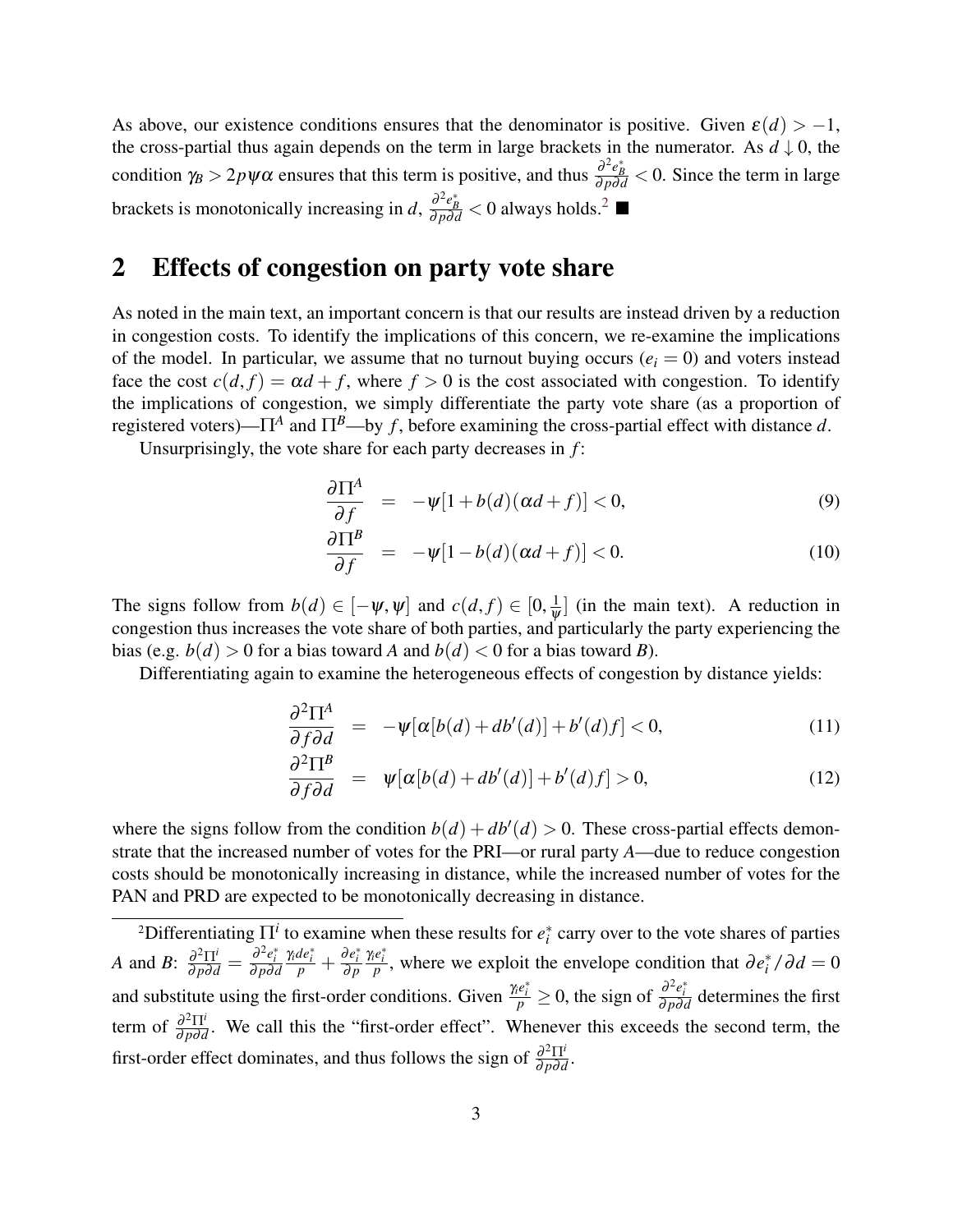#### 3 Variable definitions and summary statistics

Our variables are defined below. Summary statistics are provided in Table [1](#page-5-0) for our main variables; summary statistics for our balancing variables are available in our replication code. Most of the data was obtained from the IFE using freedom of information requests. Codebooks defining our Census and other balancing variables are available upon request.

*Turnout*. Proportion of voters at a given polling station (within an electoral precinct) that turned out at the legislative election. This includes all votes, not just valid votes. Source: IFE.

*PAN/PRD/PRI vote share*. PAN/PRD/PRI legislative vote share, as a proportion of the registered electorate, at a given polling station. Source: IFE.

*Registered voters in electoral precinct*. Number of voters registered to vote in a given electoral precinct. Source: IFE.

*Registered voters deviation*. Difference in the number of registered voters in a given electoral precinct from the nearest multiple of 750.

*Split*. Indicator coded one if registered voters deviation is greater than zero. (as defined in the main text).

*Registered voters in polling station*. Number of voters registered to vote at a given polling station. Source: IFE.

*Year*. National legislative election year; 2000, 2003, 2006, 2009 or 2012.

*Distance*. We used the set of IFE localities, which differ from National Institute of Statistics and Geography (INEGI) localities because the INEGI groups individuals in bigger localities, and calculated the Euclidean distance (in kilometers) from each locality to the locality of the polling stations in the section. We assigned zero distance to the voters who voted in the locality where the polling station was located since we do not know the spatial distribution of the voters within the locality. Computing the voter-weighted distance of each locality from the polling stations in the section required three types of data that we obtained from the IFE through various freedom of information requests. These three types of data are: a) data on the number of registered voters in each IFE locality (available for 2006, 2009, and 2012), b) data on the coordinates of each IFE locality (available for 2006, 2009, and 2012), and c) the coordinates of each polling station (available for 2006, 2009, and 2012). While the three types of data provide an IFE locality code, these do not always matched across the different data sets. However, using a fuzzy name matching algorithm in Stata (reclink), together with extensive matching by hand, we were able to match the localities that represented at least 95% of the registered voters for each electoral precinct for 99.5% of the precincts. Finally, to calculate the average distance of voters to the polling station, we summed all distances weighting by the locality registered population divided by the total registered population in the electoral precinct. Due to the time required to complete the name matching procedure that had to be done by hand, we only executed the full matching procedure, and thus computed the average distance measure, for almost all the electoral precincts for the year 2012, which we use for all years. However, restricting attention to those electoral precincts where the fuzzy name matching algorithm matched the localities that represented at least 95% of the registered voters, we observe an extremely high correlation in the average distance measure across years.

*PRD state governor*. Indicator coded one if the state governor is from the PRD at the time of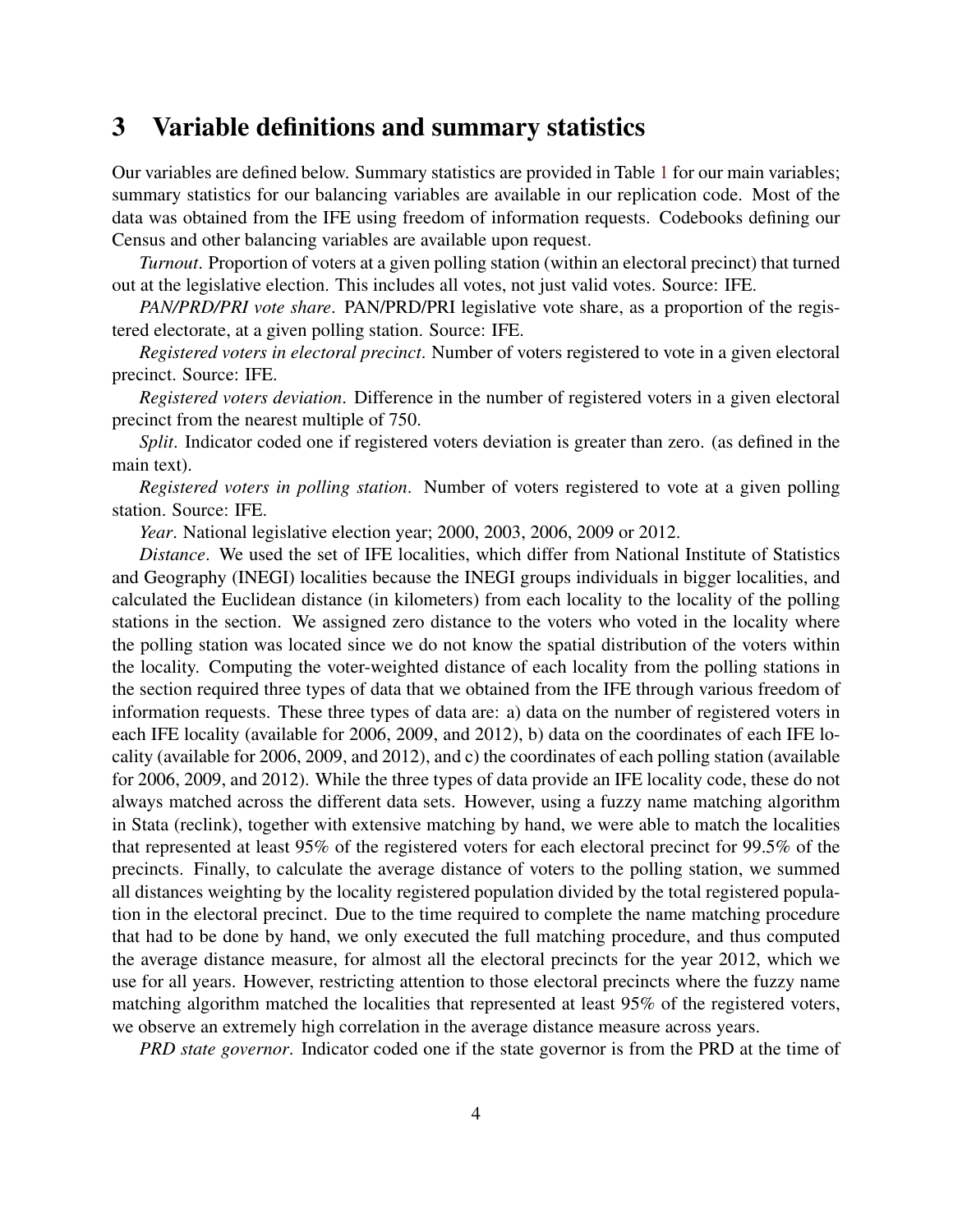the election.

*Area (log)*. The natural logarithm of the electoral precinct area in kilometers.

*Voter density (log)*. The natural logarithm of the registered precinct electorate divided by total area in kilometers.

*Share economically active*. Percentage of electoral precinct population that is economically active. Source: 2010 Census.

*Share employed*. Percentage of electoral precinct population that is employed. Source: 2010 Census.

*Share medical insurance*. Percentage of electoral precinct population that has medical insurance. Source: 2010 Census.

*Share illiterate*. Percentage of electoral precinct population above 15 that is illiterate. Source: 2010 Census.

*Incomplete primary school*. Percentage of electoral precinct population above 15 with incomplete primary schooling. Source: 2010 Census.

*Complete primary school*. Percentage of electoral precinct population above 15 with complete primary schooling. Source: 2010 Census.

*Incomplete secondary school*. Percentage of electoral precinct population above 15 with incomplete secondary schooling. Source: 2010 Census.

*Complete secondary school*. Percentage of electoral precinct population above 15 with complete secondary schooling. Source: 2010 Census.

*Share owns house*. Percentage of electoral precinct owning a house. Source: 2010 Census.

*Share basic amenities*. Percentage of households in the electoral precinct with all electricity, piped water, toilet and drainage. Source: 2010 Census.

*Share with radio*. Percentage of households in the electoral precinct with radio. Source: 2010 Census.

*Share with TV*. Percentage of households in the electoral precinct with a television. Source: 2010 Census.

*Share with fridge*. Percentage of households in the electoral precinct with a refrigerator. Source: 2010 Census.

*Share washing machine*. Percentage of households in the electoral precinct with a washing machine. Source: 2010 Census.

*Share with car*. Percentage of households in the electoral precinct with a car or truck. Source: 2010 Census.

*Share with telephone*. Percentage of households in the electoral precinct with a landline telephone. Source: 2010 Census.

*Share cell phone*. Percentage of households in the electoral precinct with a cellphone. Source: 2010 Census.

*Share with internet*. Percentage of households in the electoral precinct with internet access. Source: 2010 Census.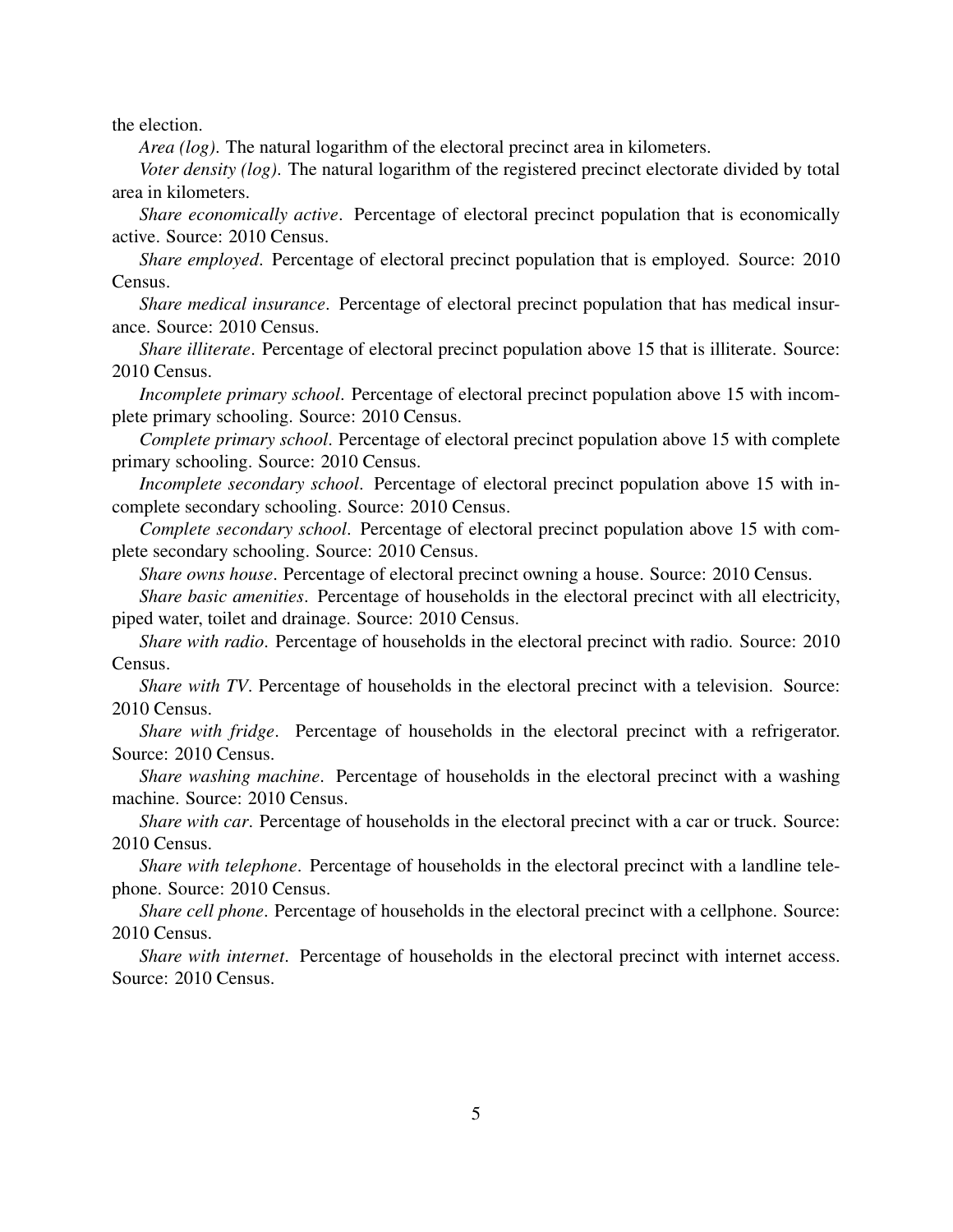<span id="page-5-0"></span>

|                                         |                                                              |                                                                              | uity sample (20 voter bandwidth)                                                  |                                    |                                                                                                                             |                                                                           | Ē                                                                                                                                 | sample                                                                                                                    |                                          |                                                                                                        |
|-----------------------------------------|--------------------------------------------------------------|------------------------------------------------------------------------------|-----------------------------------------------------------------------------------|------------------------------------|-----------------------------------------------------------------------------------------------------------------------------|---------------------------------------------------------------------------|-----------------------------------------------------------------------------------------------------------------------------------|---------------------------------------------------------------------------------------------------------------------------|------------------------------------------|--------------------------------------------------------------------------------------------------------|
|                                         |                                                              | Mean                                                                         |                                                                                   | Min.                               | Max                                                                                                                         | Obs.                                                                      | Mean                                                                                                                              | Std. dev.                                                                                                                 | Min.                                     | Max.                                                                                                   |
| <b>Turnout</b>                          |                                                              |                                                                              | Std. dev.<br>0.14<br>0.08<br>0.09<br>0.09<br>154.08<br>154.08<br>154.08<br>154.08 | 0.06                               | $\frac{1}{0.83}$<br>$\frac{0.85}{0.99}$<br>$\frac{0.99}{24010}$<br>$\frac{20}{750}$<br>$\frac{1}{750}$<br>$\frac{20}{2012}$ | 517,255<br>517,255<br>517,255<br>517,255<br>517,255<br>517,255<br>512,774 | $\begin{array}{r} 0.53 \\ 0.19 \\ 0.17 \\ 0.10 \\ 0.10 \\ 0.13 \\ 1.75 \\ 0.53 \\ 575.04 \\ 0.22 \\ 0.006.40 \\ 0.22 \end{array}$ |                                                                                                                           | $^{0.00}_{0.0}$                          |                                                                                                        |
| PRI vote share                          |                                                              |                                                                              |                                                                                   |                                    |                                                                                                                             |                                                                           |                                                                                                                                   |                                                                                                                           |                                          |                                                                                                        |
| PAN vote share                          | 27,697<br>27,697<br>27,697,697<br>27,697<br>27,417<br>27,417 | 0.54<br>0.19<br>0.17<br>0.10<br>0.585.45<br>2.62<br>570.56<br>570.56<br>0.22 |                                                                                   |                                    |                                                                                                                             |                                                                           |                                                                                                                                   | $\begin{array}{c} 0.14 \\ 0.08 \\ 0.11 \\ 0.09 \\ 0.09 \\ 1524.21 \\ 215.70 \\ 0.50 \\ 0.038 \\ 4.20 \\ 0.67 \end{array}$ |                                          | $\begin{array}{r} 1.000 \\ 1.0086 \\ 0.990 \\ 24010 \\ 375 \\ 750 \\ 750 \\ 2012 \\ 24.33 \end{array}$ |
| PRD vote share                          |                                                              |                                                                              |                                                                                   |                                    |                                                                                                                             |                                                                           |                                                                                                                                   |                                                                                                                           |                                          |                                                                                                        |
| Registered voters in electoral precinct |                                                              |                                                                              |                                                                                   |                                    |                                                                                                                             |                                                                           |                                                                                                                                   |                                                                                                                           |                                          |                                                                                                        |
| Registered voters deviation             |                                                              |                                                                              |                                                                                   |                                    |                                                                                                                             |                                                                           |                                                                                                                                   |                                                                                                                           |                                          |                                                                                                        |
| Split                                   |                                                              |                                                                              |                                                                                   |                                    |                                                                                                                             |                                                                           |                                                                                                                                   |                                                                                                                           |                                          |                                                                                                        |
| Registered voters in polling station    |                                                              |                                                                              |                                                                                   | $731$<br>$-19$<br>$-375$<br>$2000$ |                                                                                                                             |                                                                           |                                                                                                                                   |                                                                                                                           | $0$<br>375<br>-375<br>$0$<br>375<br>2000 |                                                                                                        |
| Year                                    |                                                              |                                                                              |                                                                                   |                                    |                                                                                                                             |                                                                           |                                                                                                                                   |                                                                                                                           |                                          |                                                                                                        |
| <b>Distance</b>                         |                                                              |                                                                              |                                                                                   |                                    |                                                                                                                             |                                                                           |                                                                                                                                   |                                                                                                                           |                                          |                                                                                                        |

Table 1: Summary statistics: discontinuity and full (national) samples Table 1: Summary statistics: discontinuity and full (national) samples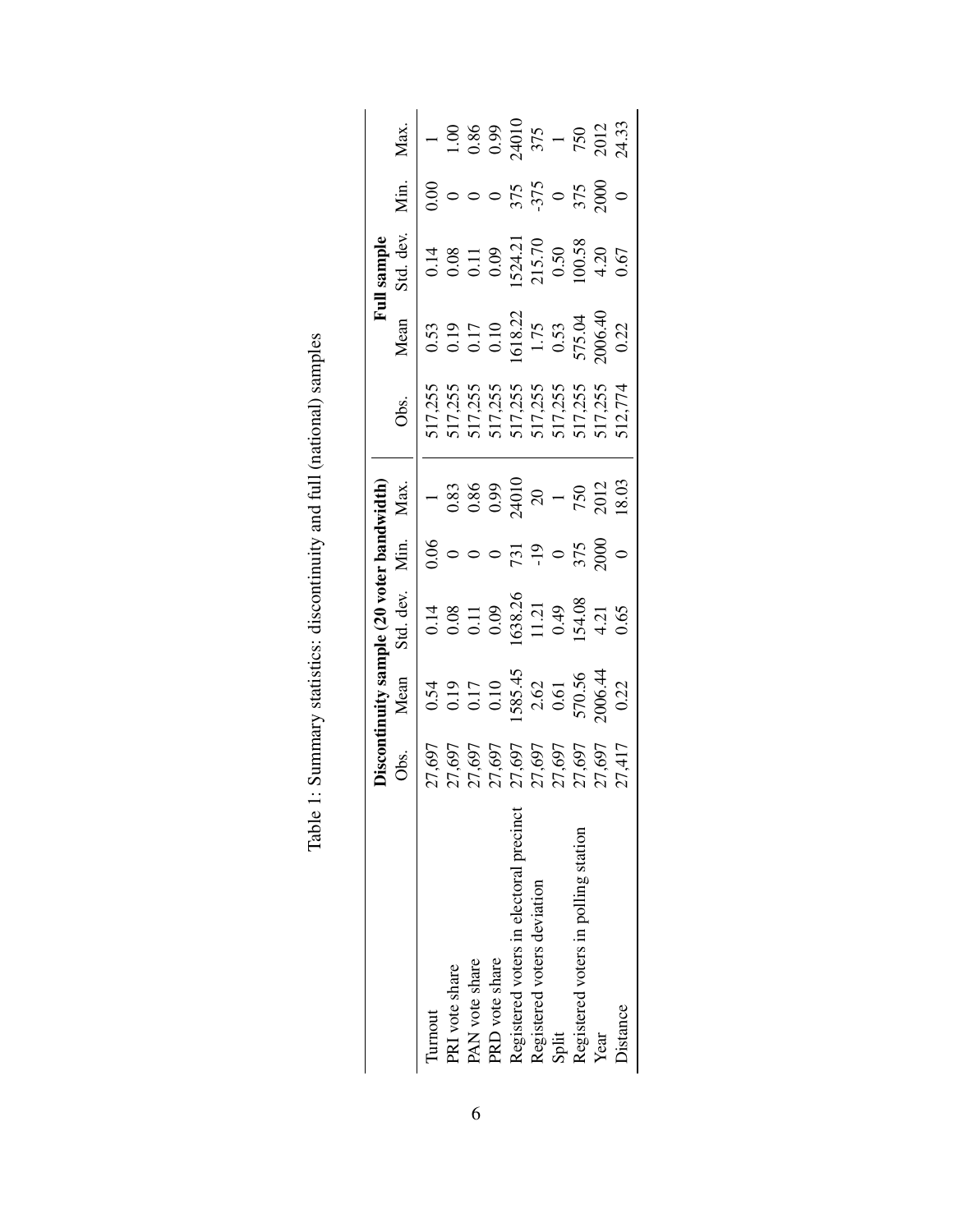# 4 Continuity around the discontinuity



Figure 1: Scatter plots in the running variable for each balancing variable

# 5 Distribution of polling station splits

Our main analysis examines electoral precincts within 20 registered voters of receiving an additional polling station. As the Figure in the main text suggests, these precincts are evenly split across the country. Table [2](#page-7-0) shows this claim more clearly, demonstrating that the proportion of precincts from each state in our discontinuity sample almost exactly reflects the proportion of all available electoral precincts. Table [3](#page-8-0) shows that the distribution across election years is also similar.

# 6 Efficacy of turnout-buying

Table [4](#page-8-1) instruments for turnout using our polling station discontinuity in order to estimate the effectiveness of turnout buying on a party's total vote share (as a percentage of registered voters).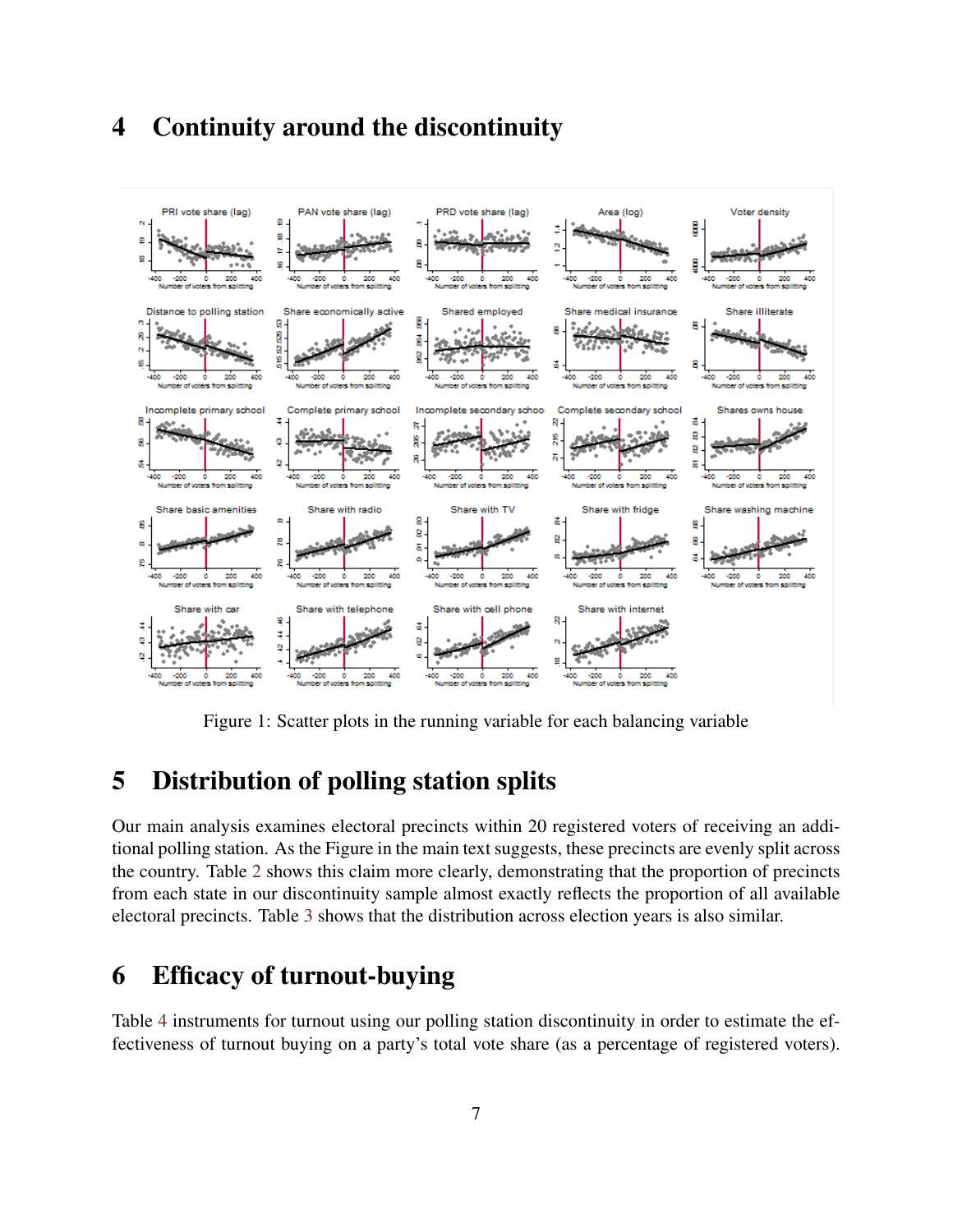| <b>State</b>        |       |       | Discontinuity sample (20 voter bandwidth),<br>% of total | Full sample,<br>% of total |
|---------------------|-------|-------|----------------------------------------------------------|----------------------------|
|                     | All   | Split | Unsplit                                                  |                            |
| Aguascalientes      | 1.16  | 1.17  | 1.15                                                     | 1.06                       |
| Baja California     | 3.13  | 3.15  | 3.09                                                     | 2.97                       |
| Baja California Sur | 0.52  | 0.51  | 0.53                                                     | 0.55                       |
| Campeche            | 0.73  | 0.80  | 0.61                                                     | 0.79                       |
| Chiapas             | 2.62  | 2.85  | 2.27                                                     | 2.63                       |
| Chihuahua           | 0.49  | 0.52  | 0.44                                                     | 0.61                       |
| Coahuila            | 4.00  | 3.71  | 4.46                                                     | 3.58                       |
| Colima              | 4.30  | 4.63  | 3.79                                                     | 3.99                       |
| Durango             | 1.94  | 2.09  | 1.71                                                     | 1.89                       |
| Guanajuato          | 5.45  | 5.68  | 5.09                                                     | 5.31                       |
| Guerrero            | 3.01  | 2.97  | 3.07                                                     | 3.79                       |
| Hidalgo             | 2.50  | 2.34  | 2.76                                                     | 2.65                       |
| Jalisco             | 7.16  | 7.05  | 7.35                                                     | 6.96                       |
| Mexico              | 13.22 | 12.73 | 13.99                                                    | 13.26                      |
| Michoacan           | 4.57  | 4.58  | 4.56                                                     | 4.46                       |
| Morelos             | 1.83  | 1.86  | 1.78                                                     | 1.76                       |
| Nayarit             | 1.20  | 1.08  | 1.38                                                     | 1.17                       |
| Nuevo Leon          | 4.77  | 4.44  | 5.29                                                     | 4.34                       |
| Oaxaca              | 3.63  | 3.68  | 3.56                                                     | 3.71                       |
| Puebla              | 5.25  | 5.44  | 4.96                                                     | 4.97                       |
| Queretaro           | 1.47  | 1.50  | 1.42                                                     | 1.51                       |
| Quintana Roo        | 1.35  | 1.28  | 1.45                                                     | 1.04                       |
| San Luis Potosi     | 2.30  | 2.27  | 2.35                                                     | 2.66                       |
| Sinaloa             | 1.83  | 1.86  | 1.79                                                     | 3.76                       |
| Sonora              | 2.66  | 2.70  | 2.59                                                     | 2.55                       |
| Tabasco             | 2.01  | 1.94  | 2.13                                                     | 2.07                       |
| Tamaulipas          | 3.43  | 3.68  | 3.05                                                     | 3.27                       |
| Tlaxcala            | 0.98  | 0.89  | 1.11                                                     | 1.11                       |
| Veracruz            | 8.61  | 8.67  | 8.53                                                     | 7.62                       |
| Yucatan             | 1.92  | 1.74  | 2.20                                                     | 1.88                       |
| Zacatecas           | 1.94  | 2.19  | 1.54                                                     | 2.08                       |

<span id="page-7-0"></span>Table 2: Distribution of polling stations across states: discontinuity and full (national) samples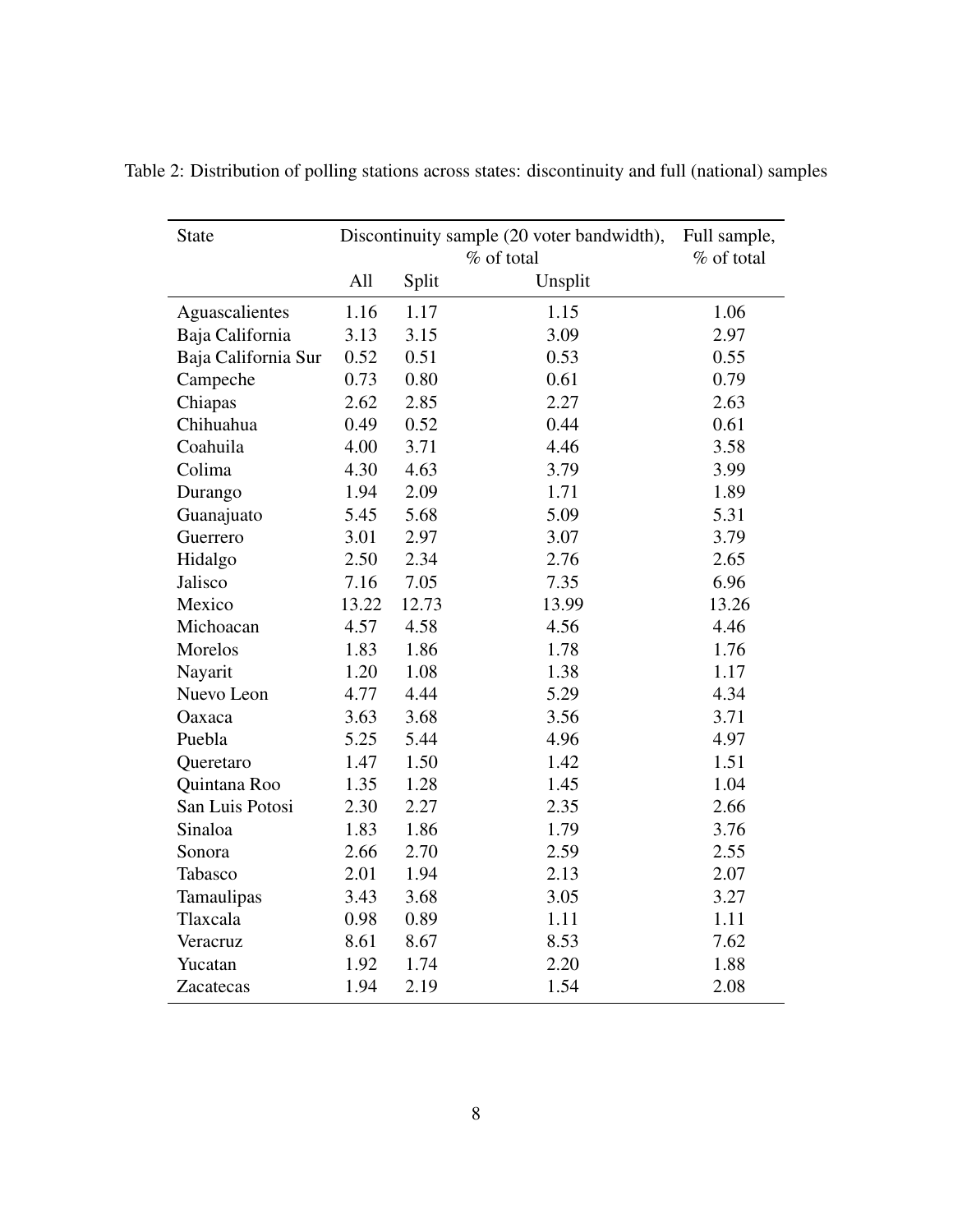|      |       |         | Election year Discontinuity sample (20 voter bandwidth), | Full sample, |
|------|-------|---------|----------------------------------------------------------|--------------|
|      |       |         | $\%$ of total                                            | $%$ of total |
|      | All   | Split   | Unsplit                                                  |              |
| 2000 | 17.06 | - 17.30 | 16.67                                                    | 17.59        |
| 2003 | 18.32 | 18.38   | 18.22                                                    | 18.66        |
| 2006 | 20.58 | 20.13   | 21.29                                                    | 20.23        |
| 2009 | 21.15 | 21.08   | 21.26                                                    | 21.50        |
| 2012 | 22.90 | 23.11   | 22.56                                                    | 22.01        |

<span id="page-8-0"></span>Table 3: Distribution of polling stations across election years: discontinuity and full (national) samples

The results, as cited in the main text, indicate that turnout buying is relatively effective: a percentage point increase in turnout translates into a 0.62 percentage point increase in votes for the PRI, and a 0.48 percentage point increase in votes for the PAN. As noted in the main text, this is likely to be an under-estimate if multiple parties simultaneously buy turnout in some precincts.

<span id="page-8-1"></span>

|                           | (1)         | <b>PRI</b> vote share PAN vote share PRD vote share<br>(2) | 3)       |
|---------------------------|-------------|------------------------------------------------------------|----------|
| Turnout                   | $0.5339***$ | $0.4791***$                                                | 0.0324   |
|                           | (0.1496)    | (0.1548)                                                   | (0.0980) |
| <b>Observations</b>       | 27,697      | 27,697                                                     | 27,697   |
| First stage $F$ statistic | 9.4         | 9.4                                                        | 9.4      |
| Observations              | 27,770      | 27,770                                                     | 27,770   |

Table 4: IV estimates of the effect of turnout on vote share

*Notes*: All specifications include district-year fixed effects, and are estimated with 2SLS. All results are for a 20 voter bandwidth. Standard errors are clustered by state. \* denotes  $p < 0.1$ , \*\* denotes  $p < 0.05$ , \*\*\* denotes  $p < 0.01$ .

## 7 Effect of an additional polling station in PRD strongholds

Using interactions, Table [5](#page-9-0) shows that there is no evidence of PRD turnout buying in states with a PRD governor. Unreported robustness checks show that in Michoacán and Guerrero, states where the PRD inherited the PRI's local apparatus, the interaction coefficient is negative.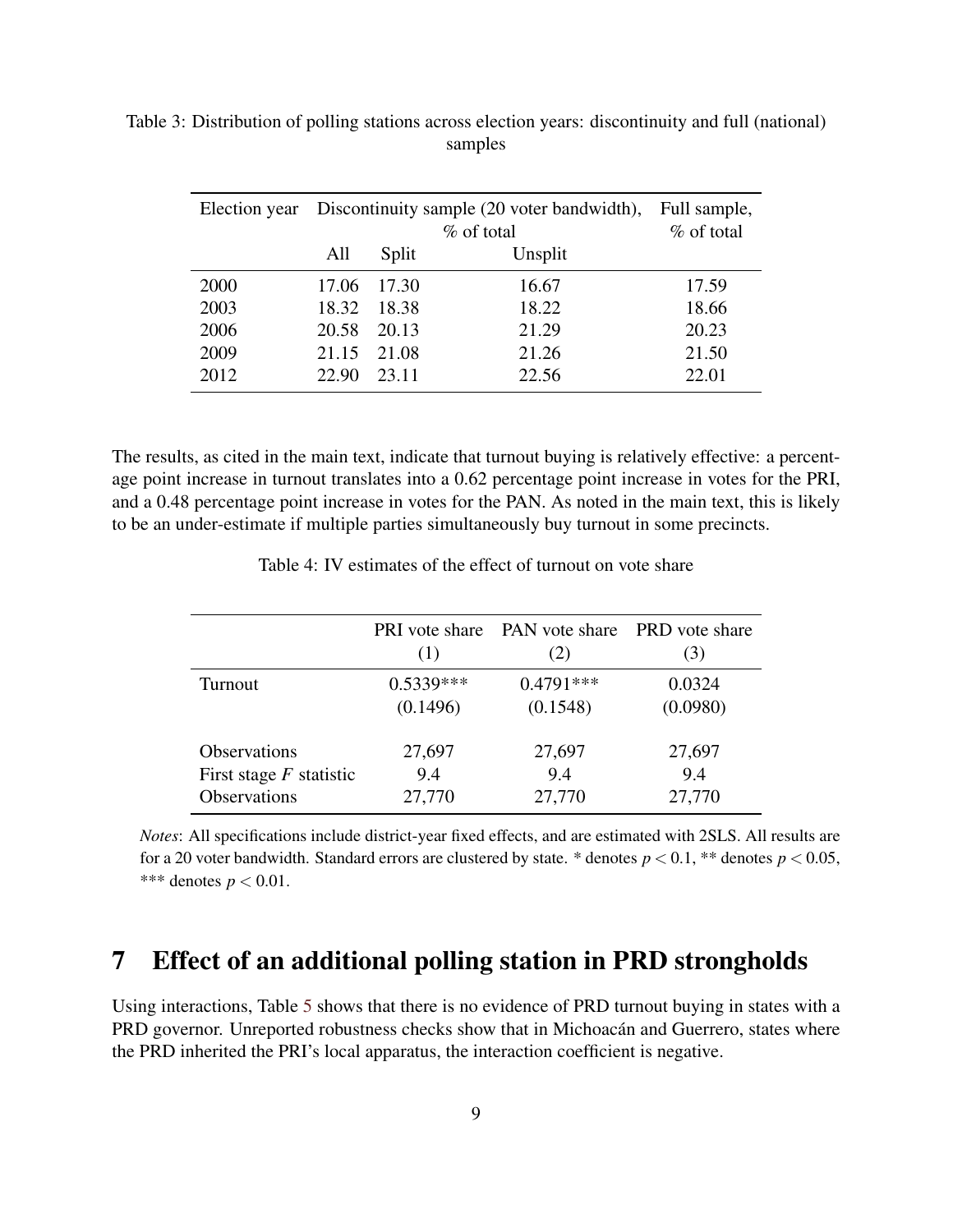|                             | <b>PRD</b> vote share |
|-----------------------------|-----------------------|
| Split                       | $-0.0002$             |
|                             | (0.0010)              |
| Split $\times$ PRD governor | 0.0032<br>(0.0025)    |
|                             |                       |
| <b>Observations</b>         | 27,697                |

<span id="page-9-0"></span>Table 5: Effect of an additional polling station in PRD strongholds

*Notes*: All specifications include district-year fixed effects, and are estimated with OLS. All results are for a 20 voter bandwidth. Standard errors are clustered by state. \* denotes  $p < 0.1$ , \*\* denotes  $p < 0.05$ , \*\*\* denotes  $p < 0.01$ .

#### 8 Robustness checks

Tables [6](#page-10-0) and [8](#page-12-0) report the additional robustness checks cited in the main text. Table [6](#page-10-0) shows the local linear regression estimates where linear trends in the running variable are included either side of the discontinuity. Although the estimates are somewhat noisier, the effect sizes generally rise (although the larger coefficient for the PAN ceases to be statistically significant). This increase is not especially surprising given that the main text shows that the trend either side of the discontinuity is declining; although the slope around the discontinuity is relatively shallow, in general such trends imply that comparing means will underestimate the effect at the discontinuity.

Table [7](#page-11-0) presents our results when controlling linearly for our balance test variables. The estimates show that our findings are highly robust to such controls, which is not surprising given that the discontinuity design works well. The estimates do change slightly because we lose around a quarter of the sample.

Table [8](#page-12-0) shows the PRI interaction results with distance when controlling for our balancing variables. This table also includes the district-year-discontinuity fixed effects, cited in the main text, in specification (24); these capture a wide variety of possible concerns such as interactions with race-specific characteristics and the party of the state governor. The results indicate that our theoretical claims are robust: the non-linear PRI interaction with distance is highly robust to the inclusion of Census variables. The distance interactions also weaken in ways consistent with our model when we control for interactions with lagged vote share and (log) area. First, since lagged vote share is (like distance to the polling station) also a good proxy for the number of potential voters in a precinct, it is not surprising to find that both distance and lagged vote share are capturing similar variation. This explains the smaller coefficients in the first three specifications, and in fact indicates that distance is doing a job at capturing potential voters. Nevertheless, our results indicate that the interaction with distance generally remains statistically significant, which is encouraging since lagged vote share is a good proxy for potential voters but does not as effectively capture the costs of mobilizing brokers. Second, area is highly correlated ( $\rho > 0.5$ ) with distance to the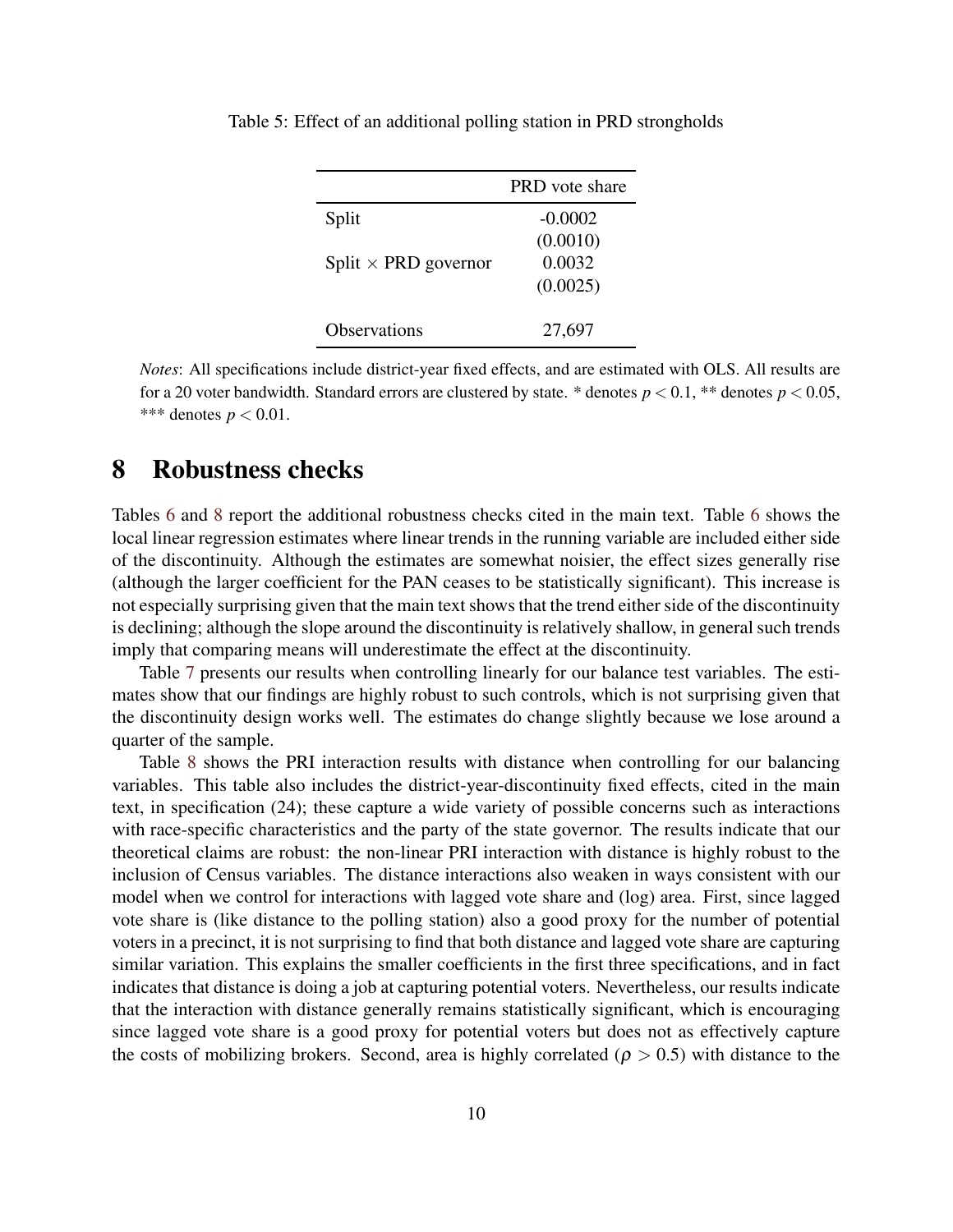<span id="page-10-0"></span>

|                                       | Turnout<br>(1) | PRI vote share<br>(2) | PAN vote share<br>(3) | PRD vote share<br>(4) |
|---------------------------------------|----------------|-----------------------|-----------------------|-----------------------|
| Panel A: Average effects              |                |                       |                       |                       |
| Split                                 | $0.0102***$    | $0.0052**$            | 0.0049                | 0.0003                |
|                                       | (0.0024)       | (0.0025)              | (0.0032)              | (0.0015)              |
| Observations                          | 27,697         | 27,697                | 27,697                | 27,697                |
| <b>Panel B: Heterogeneous effects</b> |                |                       |                       |                       |
| Split                                 | $0.0108***$    | $0.0042*$             | $0.0053*$             | 0.0007                |
|                                       | (0.0023)       | (0.0024)              | (0.0031)              | (0.0015)              |
| Distance                              | $-0.0067$      | 0.0058                | $-0.0089$ ***         | $-0.0017$             |
|                                       | (0.0049)       | (0.0038)              | (0.0031)              | (0.0021)              |
| Distance squared                      | $-0.0003$      | $-0.0006$             | 0.0003                | 0.0000                |
|                                       | (0.0006)       | (0.0008)              | (0.0006)              | (0.0003)              |
| Split $\times$ Distance               | 0.0014         | $0.0110***$           | $-0.0035$             | $-0.0002$             |
|                                       | (0.0052)       | (0.0038)              | (0.0029)              | (0.0031)              |
| Split $\times$ Distance squared       | $-0.0009$      | $-0.0030**$           | $0.0010*$             | $-0.0005$             |
|                                       | (0.0016)       | (0.0013)              | (0.0006)              | (0.0007)              |
| Observations                          | 27,417         | 27,417                | 27,417                | 27,417                |

Table 6: Local linear regression estimates

*Notes*: All specifications include district-year fixed effects, and are estimated with OLS. All results are for a 20 voter bandwidth. Block-bootstrapped standard errors are clustered by district. Localityweighted distance to the polling station was unavailable for a small number of electoral precincts. \* denotes  $p < 0.1$ , \*\* denotes  $p < 0.05$ , \*\*\* denotes  $p < 0.01$ .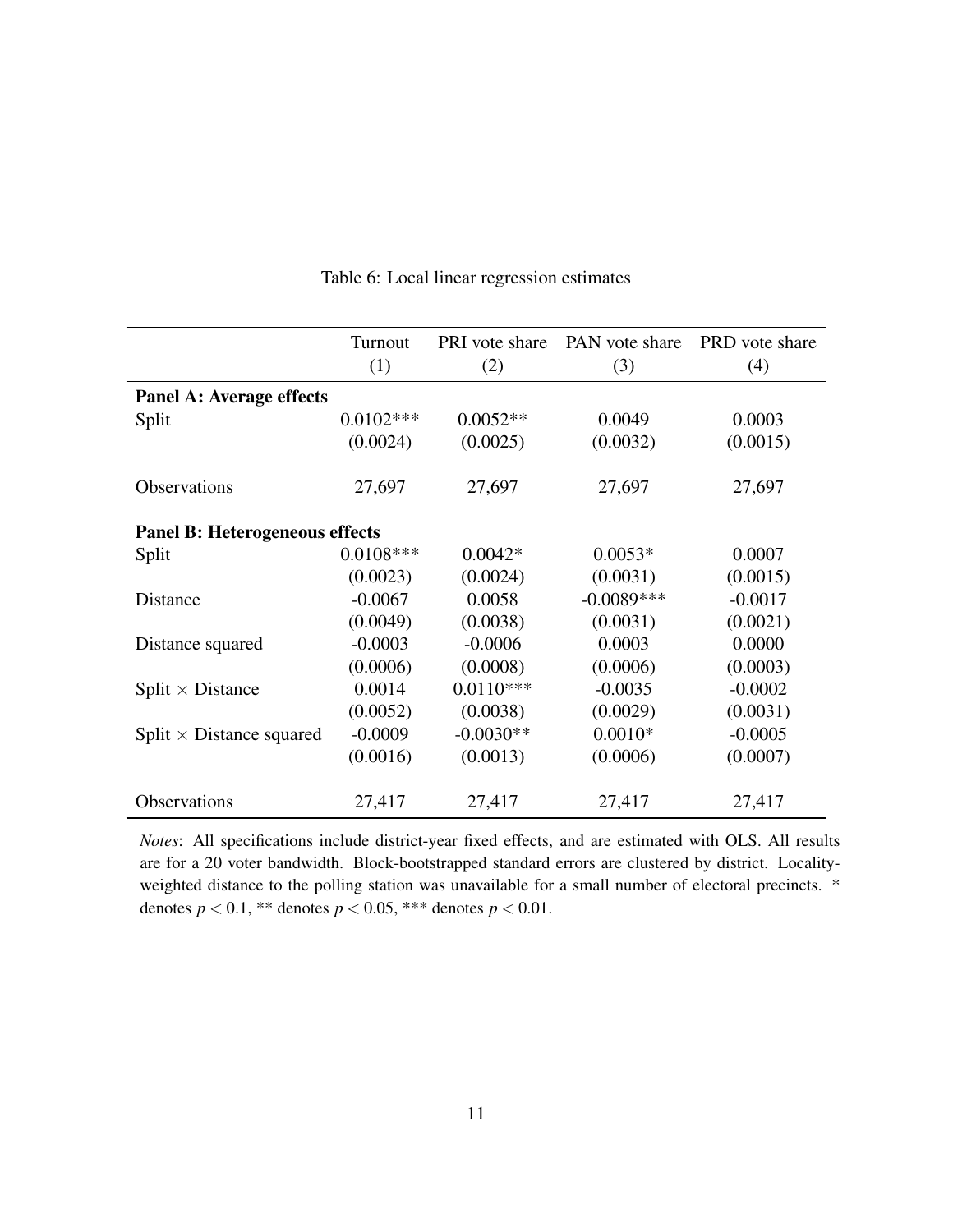<span id="page-11-0"></span>

|                                       | Turnout<br>(1) | PRI vote share<br>(2) | PAN vote share<br>(3) | PRD vote share<br>(4) |
|---------------------------------------|----------------|-----------------------|-----------------------|-----------------------|
| Panel A: Average effects              |                |                       |                       |                       |
| Split                                 | $0.0070***$    | $0.0031***$           | $0.0031***$           | 0.0005                |
|                                       |                |                       |                       |                       |
|                                       | (0.0010)       | (0.0008)              | (0.0010)              | (0.0007)              |
| Observations                          | 20,788         | 20,788                | 20,788                | 20,788                |
|                                       |                |                       |                       |                       |
| <b>Panel B: Heterogeneous effects</b> |                |                       |                       |                       |
| Split                                 | $0.0073***$    | $0.0029***$           | $0.0030***$           | 0.0008                |
|                                       | (0.0012)       | (0.0007)              | (0.0009)              | (0.0009)              |
| <b>Distance</b>                       | $-0.0016$      | $-0.0027$             | $-0.0002$             | $-0.0001$             |
|                                       | (0.0037)       | (0.0023)              | (0.0025)              | (0.0017)              |
| Distance squared                      | $-0.0000$      | 0.0002                | 0.0001                | $-0.0000$             |
|                                       | (0.0007)       | (0.0003)              | (0.0004)              | (0.0003)              |
| Split $\times$ Distance               | $-0.0013$      | 0.0035                | 0.0003                | $-0.0004$             |
|                                       | (0.0045)       | (0.0027)              | (0.0025)              | (0.0032)              |
| Split $\times$ Distance squared       | $-0.0001$      | $-0.0015**$           | 0.0003                | $-0.0005$             |
|                                       | (0.0014)       | (0.0006)              | (0.0006)              | (0.0009)              |
| Observations                          | 20,788         | 20,788                | 20,788                | 20,788                |

Table 7: Controlling for balance variables

*Notes*: All specifications include district-year fixed effects, and are estimated with OLS. All results are for a 20 voter bandwidth. Block-bootstrapped standard errors are clustered by district. Localityweighted distance to the polling station was unavailable for a small number of electoral precincts. \* denotes  $p < 0.1$ , \*\* denotes  $p < 0.05$ , \*\*\* denotes  $p < 0.01$ .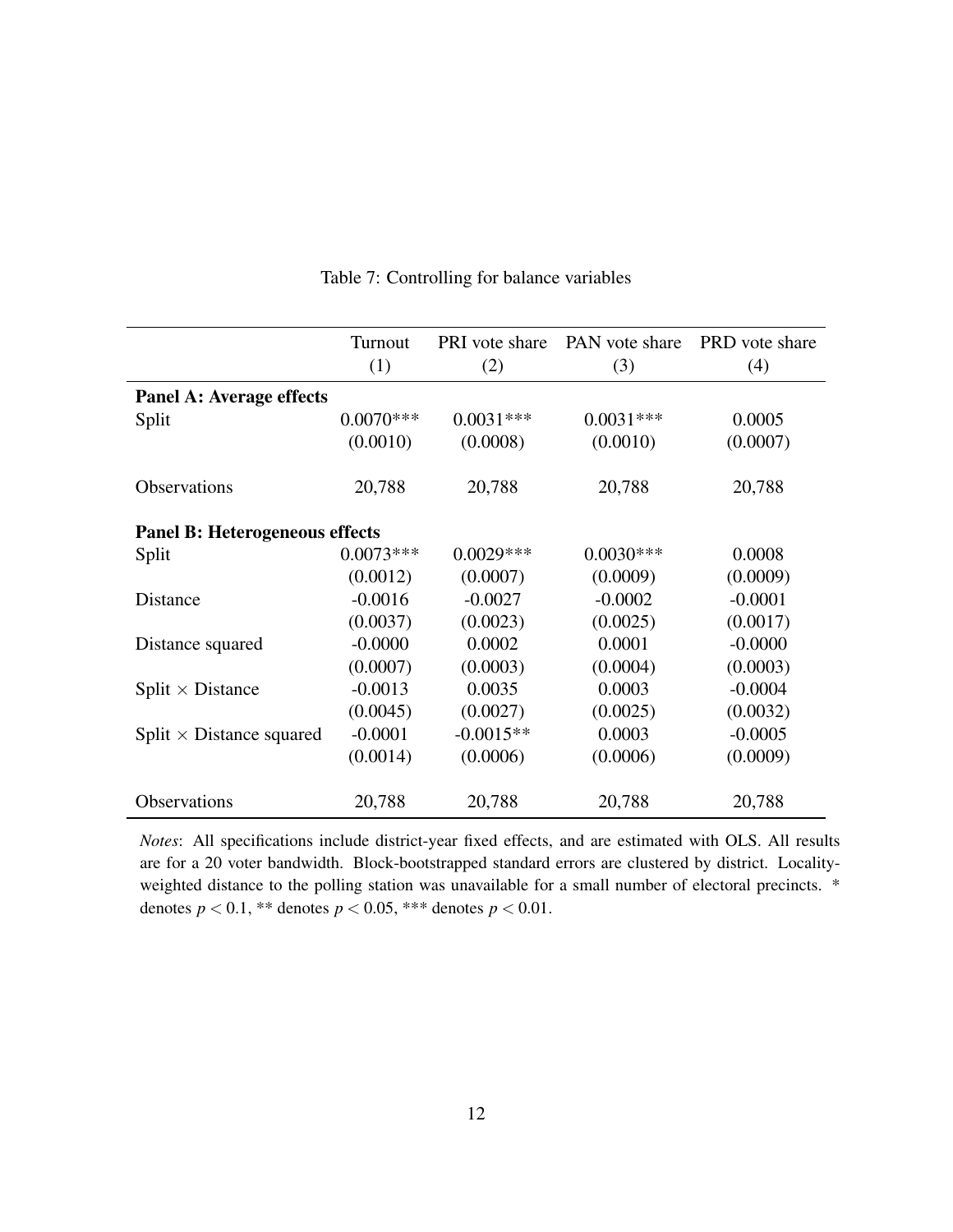<span id="page-12-0"></span>

|                             | $\widehat{\ominus}$          | $\widehat{\infty}$              | $\odot$                                | $\widehat{\mathfrak{t}}$ | $\odot$      | $\circledcirc$         | $\widehat{C}$ | $\circledast$        |
|-----------------------------|------------------------------|---------------------------------|----------------------------------------|--------------------------|--------------|------------------------|---------------|----------------------|
|                             | PRI                          | PAN                             | PRD                                    | Area                     | Voter        | Share                  | Share         | Share                |
|                             | vote share<br>$(\text{lag})$ | vote share<br>(a <sub>g</sub> ) | vote share<br>(lag)                    | (log)                    | density      | economically<br>active | employed      | insurance<br>medical |
| Split $\times$ Distance     | 0.0033                       | $0.0057*$                       | $0.0064*$                              | 0.0067                   | $0.0103***$  | $0.0096***$            | $0.0112***$   | $0.0113***$          |
|                             | (0.0025)                     | (0.0034)                        | (0.0034)                               | (0.0050)                 | (0.0047)     | (0.0033)               | (0.0040)      | (0.0038)             |
| $Split \times Distance$ sq. | $-0.0013**$                  | $-0.0019*$                      | $-0.0019*$                             | $-0.0022*$               | $-0.0028***$ | $-0.0027**$            | $-0.0031**$   | $0.0030**$           |
|                             | (0.0005)                     | (0.0010)                        | (0.0011)                               | (0.0013)                 | (0.0015)     | (0.0010)               | (0.0013)      | (0.0012)             |
| Observations                | 22,450                       | 22,450                          | 22,450                                 | 24,355                   | 24,355       | 27,404                 | 27,404        | 27,404               |
|                             | $\widehat{\Theta}$           | (10)                            | $\begin{pmatrix} 1 \\ 1 \end{pmatrix}$ | (12)                     | (13)         | (14)                   | (15)          | (16)                 |
|                             | Share                        | Incomplete                      | Complete                               | Incomplete               | Complete     | Share                  | Share         | Share                |
|                             | illiterate                   | primary                         | primary                                | secondary                | secondary    | owns                   | basic         | with                 |
|                             |                              | school                          | school                                 | school                   | school       | house                  | amenities     | radio                |
| $Split \times Distance$     | $0.0116***$                  | $0.0105***$                     | $0.0107***$                            | $0.0105***$              | $0.0103***$  | $0.0106***$            | $0.0086***$   | $0.0096***$          |
|                             | (0.0037)                     | (0.0035)                        | (0.0038)                               | (0.0037)                 | (0.0035)     | (0.0036)               | (0.0037)      | (0.0039)             |
| Split $\times$ Distance sq. | $-0.0028**$                  | $-0.0027$ **                    | $-0.0030**$                            | $-0.0030**$              | $-0.0030**$  | $-0.0030**$            | $-0.0025**$   | $-0.0028**$          |
|                             | (0.0012)                     | (0.0011)                        | (0.0013)                               | (0.0013)                 | (0.0012)     | (0.0013)               | (0.0011)      | (0.0014)             |
| Observations                | 27,404                       | 27,404                          | 27,404                                 | 27,404                   | 27,404       | 27,409                 | 27,409        | 27,409               |
|                             | (17)                         | (18)                            | (19)                                   | (20)                     | (21)         | (22)                   | (23)          | (24)                 |
|                             | Share                        | Share                           | Share                                  | Share                    | Share        | Share                  | Share         | District-year-       |
|                             | with                         | with                            | washing                                | with                     | with         | with cell              | with          | discontinuity        |
|                             | $\Gamma$                     | fridge                          | machine                                | cat                      | telephone    | phone                  | internet      | fixed effects        |
| $Split \times Distance$     | $0.0104***$                  | $0.0100***$                     | $0.0093***$                            | $0.0104***$              | $0.0082***$  | $0.0085***$            | $0.0094**$    | $0.115***$           |
|                             | (0.0038)                     | (0.0038)                        | (0.0036)                               | (0.0035)                 | (0.0035)     | (0.0034)               | (0.0037)      | (0.0048)             |
| Split $\times$ Distance sq. | $-0.0028**$                  | $-0.0028**$                     | $-0.0026**$                            | $-0.0028**$              | $-0.0025**$  | $-0.0024**$            | $-0.0026**$   | $-0.0031*$           |
|                             | (0.0012)                     | (0.0012)                        | (0.0012)                               | (0.0012)                 | (0.0012)     | (0.0010)               | (0.0012)      | (0.0016)             |
| Observations                | 27,409                       | 27,409                          | 27,409                                 | 27,409                   | 27,409       | 27,409                 | 27,409        | 26,697               |

*p*

 $< 0.1$ , \*\* denotes

*p* V

 $< 0.05$ , \*\*\* denotes

results are for a 20 voter bandwidth.Block-bootstrapped standard errors are clustered by district. \* denotes

*p*  $\leq 0.01$ .

Table 8: Heterogeneous effects of splitting polling stations on PRI vote share, condition upon distance and controlling for Table 8: Heterogeneous effects of splitting polling stations on PRI vote share, condition upon distance and controlling for